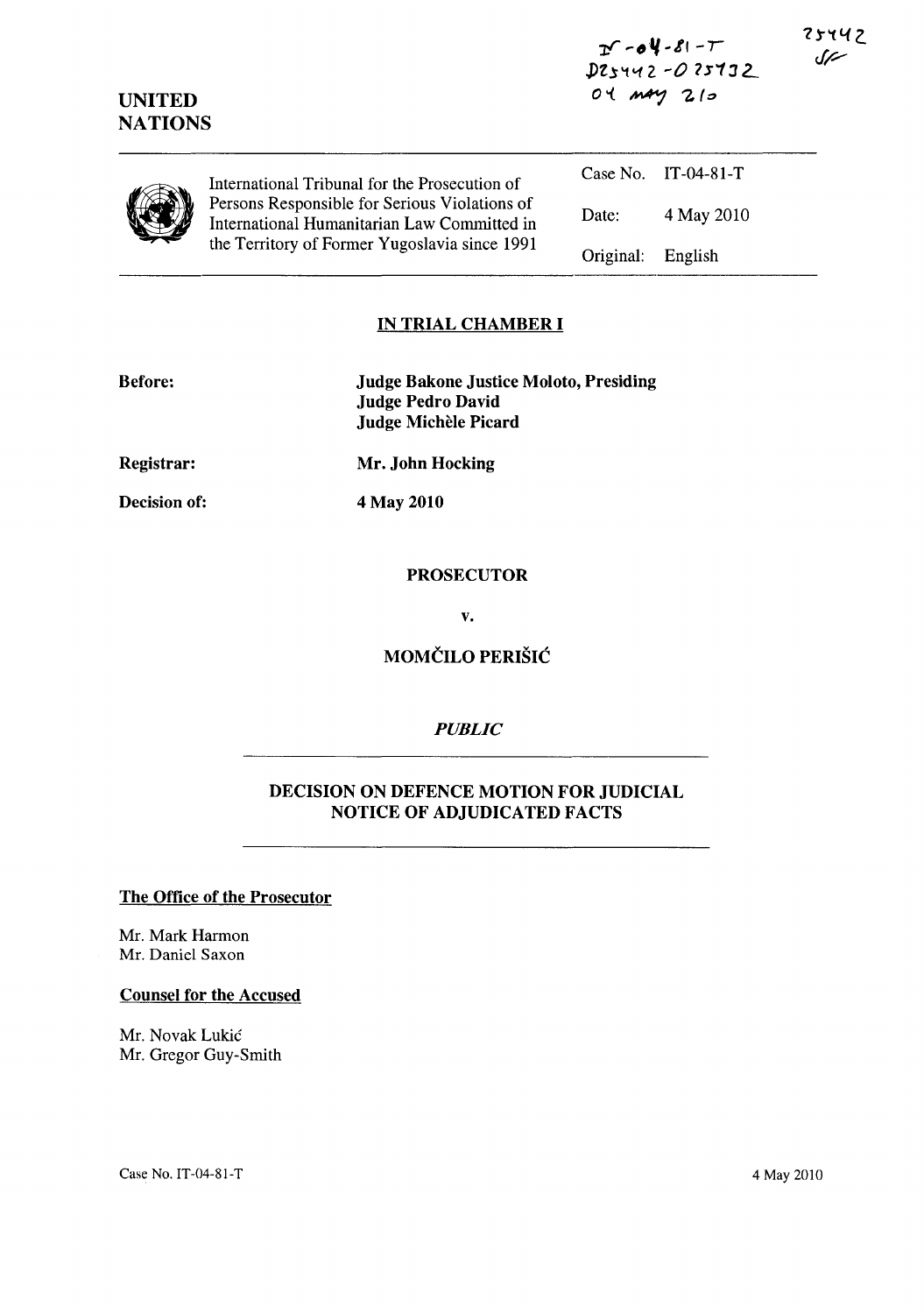**TRIAL CHAMBER I** ("Trial Chamber") of the International Tribunal for the Prosecution of Persons Responsible for Serious Violations of International Humanitarian Law Committed in the Territory of the former Yugoslavia since 1991 ("Tribunal") is seised of the "Defence Motion for Judicial Notice of Adjudicated Facts, with Public Annex A," filed publicly on 24 March 2010 ("Motion"), and hereby renders its Decision.

## **I. SUBMISSIONS**

#### **A. Motion**

1. In the Motion, the Defence requests the Trial Chamber to take judicial notice, pursuant to Rule 94(B) of the Tribunal's Rules of Procedure and Evidence ("Rules"), of 53 facts listed in Annex A to the Motion ("Proposed Facts"). The Proposed Facts were adjudicated in the cases of *Prosecutor v. Blagojević and Jokić*;<sup>1</sup> *Prosecutor v. Krstić*;<sup>2</sup> *Prosecutor v. Galić*;<sup>3</sup> *Prosecutor v. Martic;4* and *Prosecutor v. Dragomir Milosevic. <sup>5</sup>*

2. The Defence generally submits that taking judicial notice of the Proposed Facts will reduce the length and support the efficiency of the trial, allowing the Defence to eschew introducing evidence to prove the facts in question and the parties and Trial Chamber to focus on the contentious issues.<sup>6</sup> The Defence further argues that granting the Motion will preserve consistency and harmonise the judgments of the Tribunal, noting that there is significant factual overlap between the case against Momčilo Perišić ("Accused") and a number of cases previously adjudged at the Tribunal.? The Defence contends that adjudicated facts "carry an imprimatur of reliability" making judicial notice of such facts a fair and efficient manner to streamline the cases before the Tribunal. 8

3. The Defence submits that all of the Proposed Facts meet the requirements for taking judicial notice of adjudicated facts as enumerated in the jurisprudence of the Tribunal, while recognizing that the Trial Chamber may exercise its discretionary power to withhold taking judicial notice

<sup>&</sup>lt;sup>1</sup> Prosecutor v. Blagojević and Jokić, Case No. IT-02-60-T, Judgment, 17 January 2005.

<sup>2</sup>*Prosecutor v. Krstic,* Case No. IT-9S-33-T, JUdgment, 2 August 2001.

<sup>&</sup>lt;sup>3</sup> Prosecutor v. Galić, Case No. IT-98-29-T, Judgment, 5 December 2003 ("Galić Trial Judgment").

*<sup>4</sup> Prosecutor v. Martic,* Case No. IT-95-11-T, Judgment, 12 June 2006; and Case No. IT-95-11-A, Judgment, S October 200S *("Martic* Appeals Judgment").

*<sup>5</sup> Prosecutor v. Dragomir Milosevic,* Case No. IT-9S-2911-T, Judgment, 12 December 2007 *("Milosevic* Trial Judgment"); and Case No. IT-9S-29/1-A, Judgment, 12 November 2009 *("Milosevic* Appeals Judgment").

<sup>&</sup>lt;sup>6</sup> Motion, para. 5.

 $7$  Motion, para. 6. <sup>8</sup> Motion, para. 7.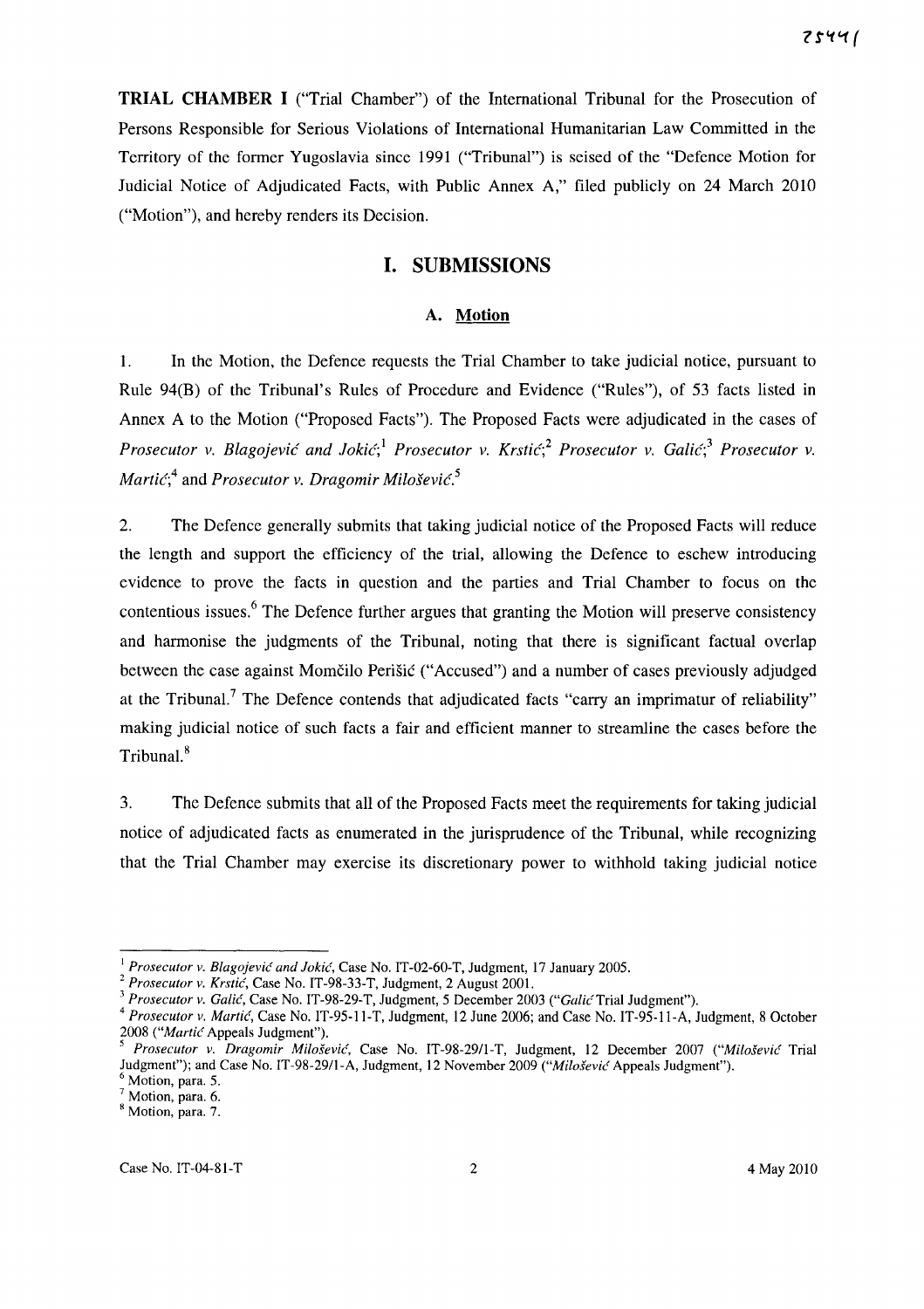regardless of the fulfilment of the criteria if such notice would be contrary to the interests of justice.<sup>9</sup>

#### B. Response

4. The Prosecution in its "Response to Defense Motion for Judicial Notice of Adjudicated Facts", filed publicly on 8 April 2010 ("Response"), specifically objects to 33 of the Proposed Facts for the reasons elaborated upon below.<sup>10</sup> The Prosecution also informs the Trial Chamber and the Defence that it is abandoning Scheduled Incidents B7 and B12.<sup>11</sup>

5. The Prosecution points out that Rule 94(B) is not a "mechanism that may be employed to circumvent the general Rules governing the admissibility of evidence and litter the record with matters which would not be admitted otherwise. $n^{12}$  The Prosecution further argues that submissions of the parties in separate cases before the Tribunal do not represent adjudicated facts and are therefore not admissible under Rule  $94(B)$ .<sup>13</sup>

## **c. Reply**

6. On 15 April 2010, the Defence publicly filed its "Request for Leave to File Reply and Reply to Prosecution Response to Defence Motion for Judicial Notice of Adjudicated Facts" ("Reply"). Therein, the Defence withdraws Proposed Facts 21 through 36 in light of the Prosecution dropping Scheduled Incidents B7 and B12, rendering the related Proposed Facts irrelevant for the case.<sup>14</sup>

7. The Defence reiterates that it is submitting adjudicated facts for the purpose of expediting the trial and points out that many of the Proposed Facts are based on Prosecution evidence.<sup>15</sup>

8. In addition, the Defence refers specifically to the Prosecution argument that submissions of parties are not adjudicated facts and thus not admissible under Rule 94(B), arguing that this ground for objection is not based in the enumerated requirements for admission as found in the jurisprudence of the Tribunal with respect to adjudicated facts and that no other legal reasoning has been provided to support this objection.<sup>16</sup> The Defence submits that objecting to a number of the

<sup>&</sup>lt;sup>9</sup> Motion, paras 10-11.

<sup>&</sup>lt;sup>10</sup> Response, para. 1. The Prosecution objects to the admission of Proposed Facts 11, 20, 21, 22, 23, 24, 25, 26, 27, 28, 29, 30,31,32, 33, 34, 35, 36, 41, 42, 43, 44, 45,46,47,48,49,50,51 and 53. The Trial Chamber notes that in part IX of its Response, the Prosecution additionally objects to Proposed Facts 38, 39 and 40, though these are not listed at the  $\overline{\text{outset}}$ .

Response, para. 10(c).

<sup>&</sup>lt;sup>12</sup> Response, para. 3.

<sup>&</sup>lt;sup>13</sup> Response, para. 5.

<sup>&</sup>lt;sup>14</sup> Reply, para. 5.

<sup>&</sup>lt;sup>15</sup> Reply, para. 7.

<sup>&</sup>lt;sup>16</sup> Reply, para. 8; *Supra* note 13.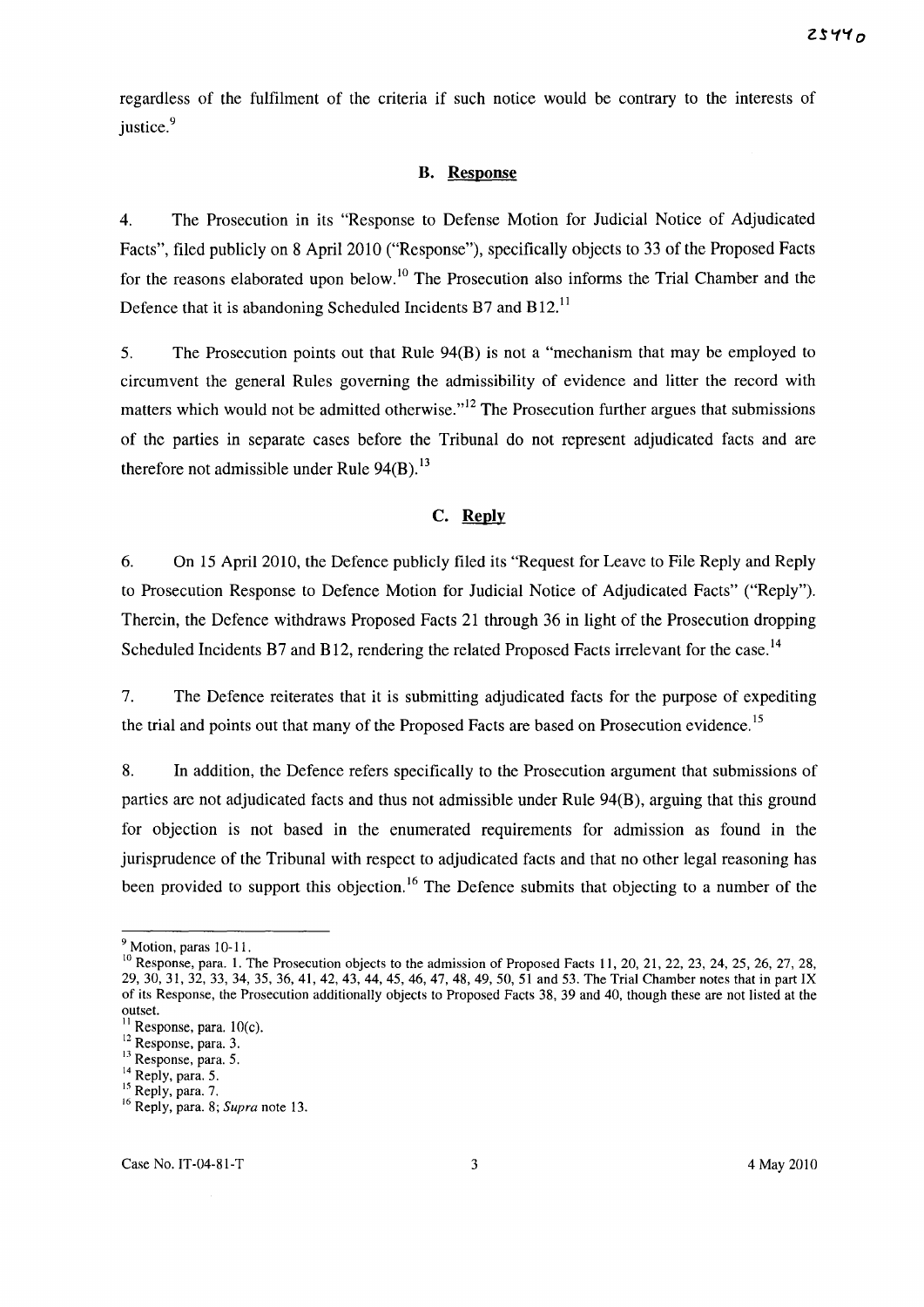Proposed Facts for this reason contradicts submissions previously made by the Prosecution and accepted by this Trial Chamber.<sup>17</sup>

9. The Defence finally contends that the Rules do not limit admissible adjudicated facts to findings by a Trial Chamber but instead "support the proposition that the facts upon which a finding is made are permissible as adjudicated facts, provided of course that the other criteria are met."<sup>18</sup>

## **11. APPLICABLE LAW**

10. Rule 94(B) provides as follows:

At the request of a party or *proprio motu,* a Trial Chamber, after hearing the parties, may decide to take judicial notice of adjudicated facts or documentary evidence from other proceedings of the Tribunal relating to matters at issue in the current proceedings.

11. The Trial Chamber recalls that it has previously discussed at length the settled jurisprudence of the Tribunal with respect to the judicial notice of adjudicated facts,<sup>19</sup> which the Trial Chamber fully incorporates here by reference.

## **Ill. DISCUSSION**

#### **A. Withdrawal of Scheduled Incidents**

12. At the outset, the Trial Chamber notes that 16 Proposed Facts<sup>20</sup> which pertain to Scheduled Incidents B-7 and B-12 from the Indictment have been withdrawn by the Defence following the indication from the Prosecution that it no longer intends to rely on those Scheduled Incidents. The Motion insofar as it relates to these Proposed Facts is therefore moot.

## **B. The Proposed Fact Must Be Distinct. Concrete and Identifiable**

13. The Trial Chamber notes that if the fact proposed for notice contains only a minor inaccuracy or ambiguity as a result of its abstraction from the context of the original judgement, a Trial Chamber may, in its discretion, correct the inaccuracy or ambiguity.<sup>21</sup> The Trial Chamber has therefore typographically corrected Proposed Fact 10 by replacing the phrase "the city" with

<sup>&</sup>lt;sup>17</sup> Reply, para. 10.

 $18$  Reply, para. 11.

<sup>&</sup>lt;sup>19</sup> Decision on Prosecution's Motion for Judicial Notice of Adjudicated Facts Concerning Sarajevo, 26 June 2008 ("26 June 200S Decision"), paras 13-17, IS, 22, 25, 27-30 and 32.

<sup>&</sup>lt;sup>20</sup> Proposed Facts 21-36.

<sup>&</sup>lt;sup>21</sup> Prosecutor v. Popović et al., IT-05-88-T, Decision on Prosecution's Motion for Judicial Notice of Adjudicated Facts with Annex, 26 September 2006 *("Popovic et at.* Decision"), para. 7.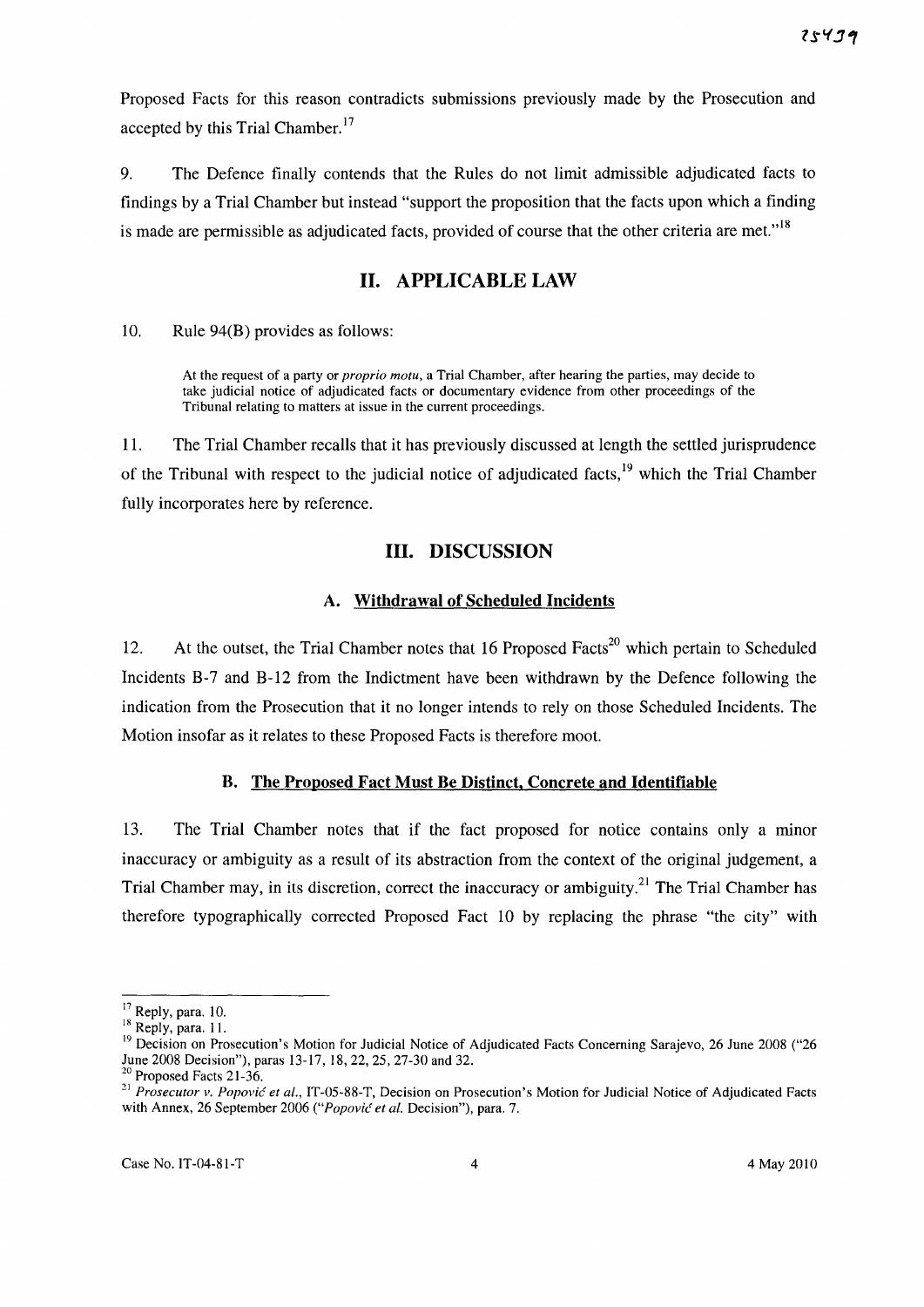"Sarajevo"<sup>22</sup> in order to render the fact consistent with the meaning intended in the original Judgment.

14. Proposed Fact 40 reads: "No stabilising fin was found embedded in the crater to suggest that the projectile was a mortar shell. $n^{23}$  The Prosecution objects to this Proposed Fact because it is a discussion of Prosecution and Defence evidence instead of a factual finding of the Milosevic Trial Chamber. The Trial Chamber does not find this reasoning convincing with respect to Proposed Fact 40, which it deems to be a factual assertion. However, the second half of the statement, qualified by the term "to suggest", is formulated speculatively and detracts from the overall clarity of the sentence. For these reasons, the Trial Chamber takes judicial notice of Proposed Fact 40, though subject to redaction. $24$ 

15. The second half of Proposed Fact 49 states: "an analysis of the charge *could have*  determined with greater precision the position where the shell was fired from."<sup>25</sup> The phrase "could have" is speculative, and therefore the formulation of the statement is not sufficiently factual. The Trial Chamber finds that it would be inappropriate to take judicial notice of a statement that is formulated as a supposition as opposed to a fact.

16. The remainder of the Proposed Facts fulfil the applicable standard.

### C. The Proposed Fact Must Be Relevant to the Case

17. The Prosecution does not object to any of the Proposed Facts on this ground. The Trial Chamber notes that all of the Proposed Facts deal either with the factual background of the crime bases under consideration in this case or with specific scheduled incidents contained in the Indictment.<sup>26</sup> As such, the Trial Chamber is satisfied that all of the Proposed Facts meet this requirement.

<sup>&</sup>lt;sup>22</sup> Proposed Fact 10 should read as follows: "Confrontation lines encircling the portions of Sarajevo under ABiH forces were in place by 10 September 1992, when General Galic took up his duties as SRK commander."

<sup>23</sup> Motion Annex, citing *Milosevic* Trial Judgment, para. 469.

<sup>&</sup>lt;sup>24</sup> Proposed Fact 40 should read: "No stabilising fin was found embedded in the crater."

<sup>&</sup>lt;sup>25</sup> Motion Annex, citing *Milošević* Appeals Judgment, para. 230 (emphasis added).

*<sup>26</sup> See* Motion, paras 15-17.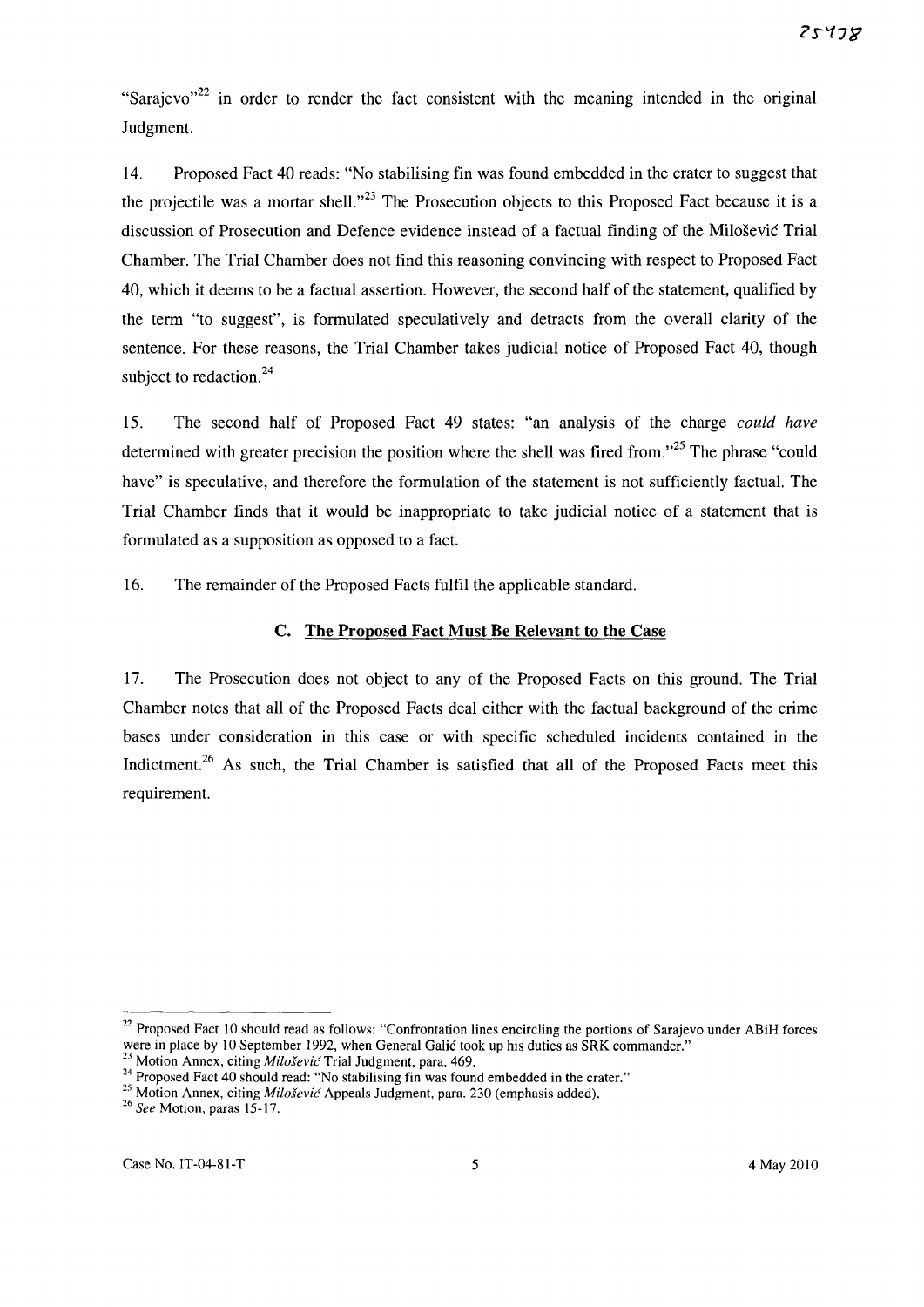# D. The Proposed Fact Must Not Contain Findings or Characterisations of an Essentially Legal Nature

18. The Prosecution opposes the admission of Proposed Facts 20, 51 and 53 on the ground that these facts are of an essentially legal nature.<sup>27</sup>

19. Proposed Fact 20 states: "Given the abundant evidence on which the Trial Chamber relied, it was reasonable for the Trial Chamber to conclude beyond reasonable doubt that Martic himself had admitted to ordering the shelling of Zagreb."<sup>28</sup> The Trial Chamber finds that this is an admissible factual assertion as it refers to an admission of ordering as opposed to a finding on the ordering itself as a mode of liability, which differentiates a factual conclusion from a legal finding. However, the Trial Chamber finds that formulation of the given sentence taken out of its original context is confusing, and therefore redacts Proposed Fact 20 as follows: "Martic himself had admitted to ordering the shelling of Zagreb."

20. Proposed Fact 51 posits: "Whereas the evidence presented was sufficient to establish the *direction* of the fire, it was insufficient to establish beyond reasonable doubt its *origin,* taking into account the positions of the warring parties at the time of the incident.<sup> $29$ </sup> This finding of the Milosevic Appeals Chamber is explicitly based on a consideration of the evidence presented in that case. In addition, the Proposed Fact is formulated negatively, stating that the evidence on record in the *Milosevic* case was insufficient to establish the origin of fire of the shells which exploded at the Baščaršija flea market.<sup>30</sup> The Trial Chamber notes that specific evidence under consideration is not necessarily the same from case to case, and therefore finds that it would be inappropriate to take judicial notice of a Proposed Fact which is a factual conclusion based on the insufficiency of evidence presented in a different case. For these reasons, the statement is deemed not to be of an essentially legal nature, but the Trial Chamber, exercising its residual discretion, declines to take judicial notice of Proposed Fact 51.

21. The formulation of Proposed Fact  $53<sup>31</sup>$  is similar to that of Proposed Fact 51 in that the Milosevic Trial Chamber negatively articulates its findings based on the evidence presented in the case: "On the basis of the evidence in its totality, the Trial Chamber is unable to conclude that this mortar shell was fired from the territory under the control of the  $SRK$   $\dots$ ) In the circumstances,

<sup>&</sup>lt;sup>27</sup> Response, paras 10(b), 10(i) and 10(j), respectively. Proposed Fact 53 is also objected to as being a review of conflicting evidence instead of a statement of fact.

<sup>28</sup> Motion Annex, citing *Martic* Appeals Judgment, para. 231.

<sup>&</sup>lt;sup>29</sup> Motion Annex, citing *Miloševic* Appeals Judmgent, para. 230 (emphasis in original).

<sup>&</sup>lt;sup>30</sup> Referring to Scheduled Incident A4 of the Indictment in the present case.

<sup>&</sup>lt;sup>31</sup> The Chamber notes that Proposed Fact 53 relates to Scheduled Incident A7 in the Indictment, not A8 as stated in the Motion.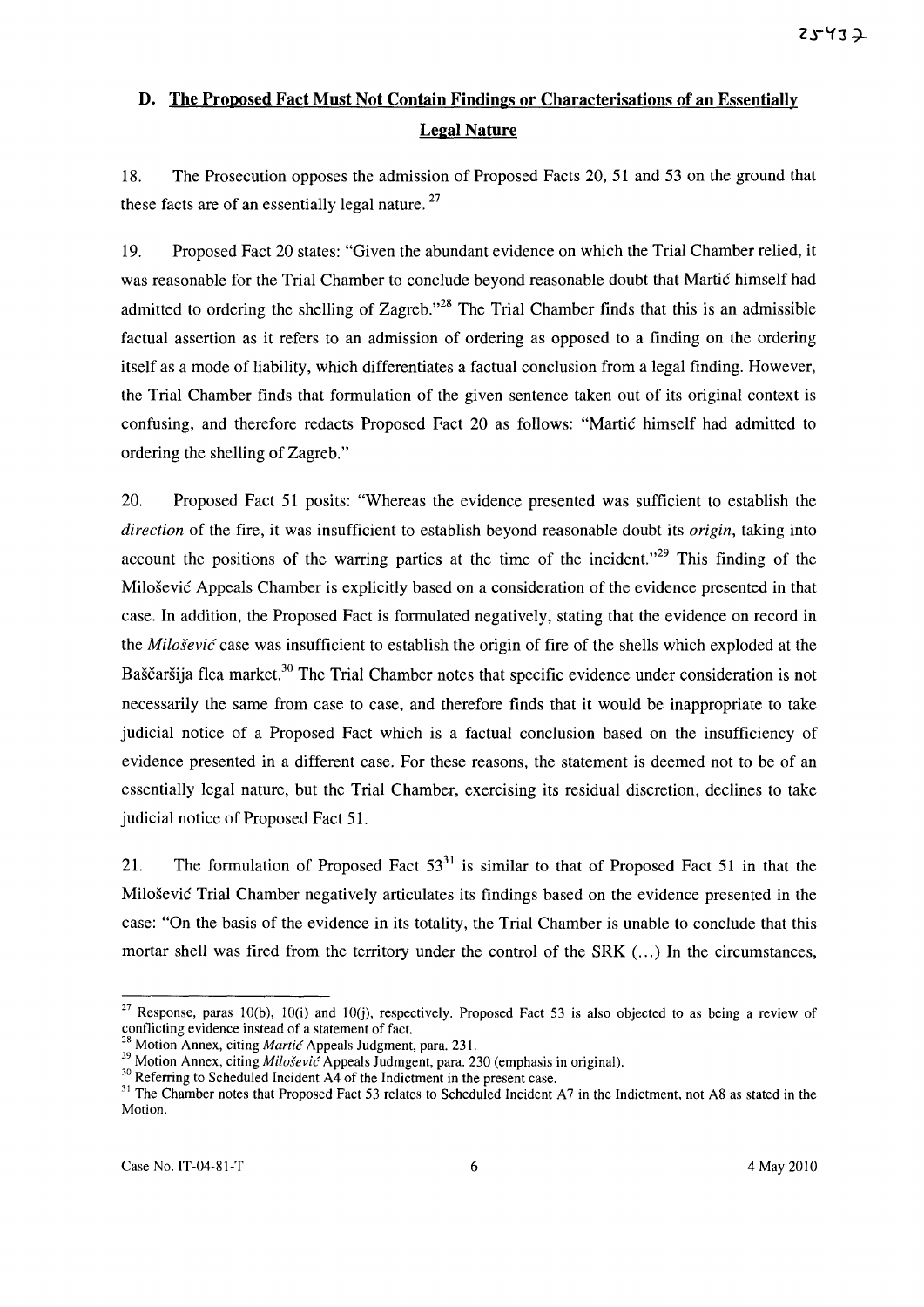therefore, the Trial Chamber is not satisfied that the mortar was launched from SRK-held territory. $132$  The rest of Proposed Fact 53 is comprised of a consideration of discrepancies in the evidence, which according to the Defence "form the basis for the ultimate factual determination on that count."<sup>33</sup> The finding provided in this Proposed Fact is qualified by an acknowledgement of the Milosevic Trial Chamber of the evidentiary circumstances, namely the disparities presented in the evidence in that case. Again, the Trial Chamber, in light of its residual discretion, finds that a negatively formulated conclusion based specifically on a Chamber's consideration of the evidence before it is not sufficient for judicial notice in the present case. Such a formulation is not a statement of fact but rather a qualified declaration of doubt inextricably linked to the conditions of a particular case.

22. The Trial Chamber considers that all remaining Proposed Facts meet the requisite standard.

# E. The Proposed Fact Must Not Be Based on an Agreement Between the Parties to the Original Proceedings

23. The Trial Chamber is satisfied that all of the Proposed Facts submitted satisfy this requirement. The Trial Chamber also notes that none of the Proposed Facts was objected to by the Prosecution on this ground.

### F. The Proposed Fact Must Not Be Subject to Pending Appellate Review

24. The Trial Chamber notes that Proposed Facts were not overturned on appeal and finds that they satisfy this requirement. In addition, the Prosecution has not opposed any of the Proposed Facts based on this criterion.

#### G. The Proposed Fact Must Not Relate to Acts, Conduct or Mental State of the Accused

25. The Trial Chamber finds that all Proposed Facts concern crime base evidence and satisfy this standard. Furthermore, none of the Proposed Facts has been objected to on this ground.

# H. The Formulation of a Proposed Fact Must Not Differ Substantially From the Formulation in the Original Judgment

26. The Trial Chamber recalls that proposed adjudicated facts must be formulated by the moving party in the same way – or at least in a substantially similar way – as the formulation used

 $32$  Motion Annex, citing *Milošević* Trial Judgment, para. 579.

<sup>33</sup> Reply, para. 29.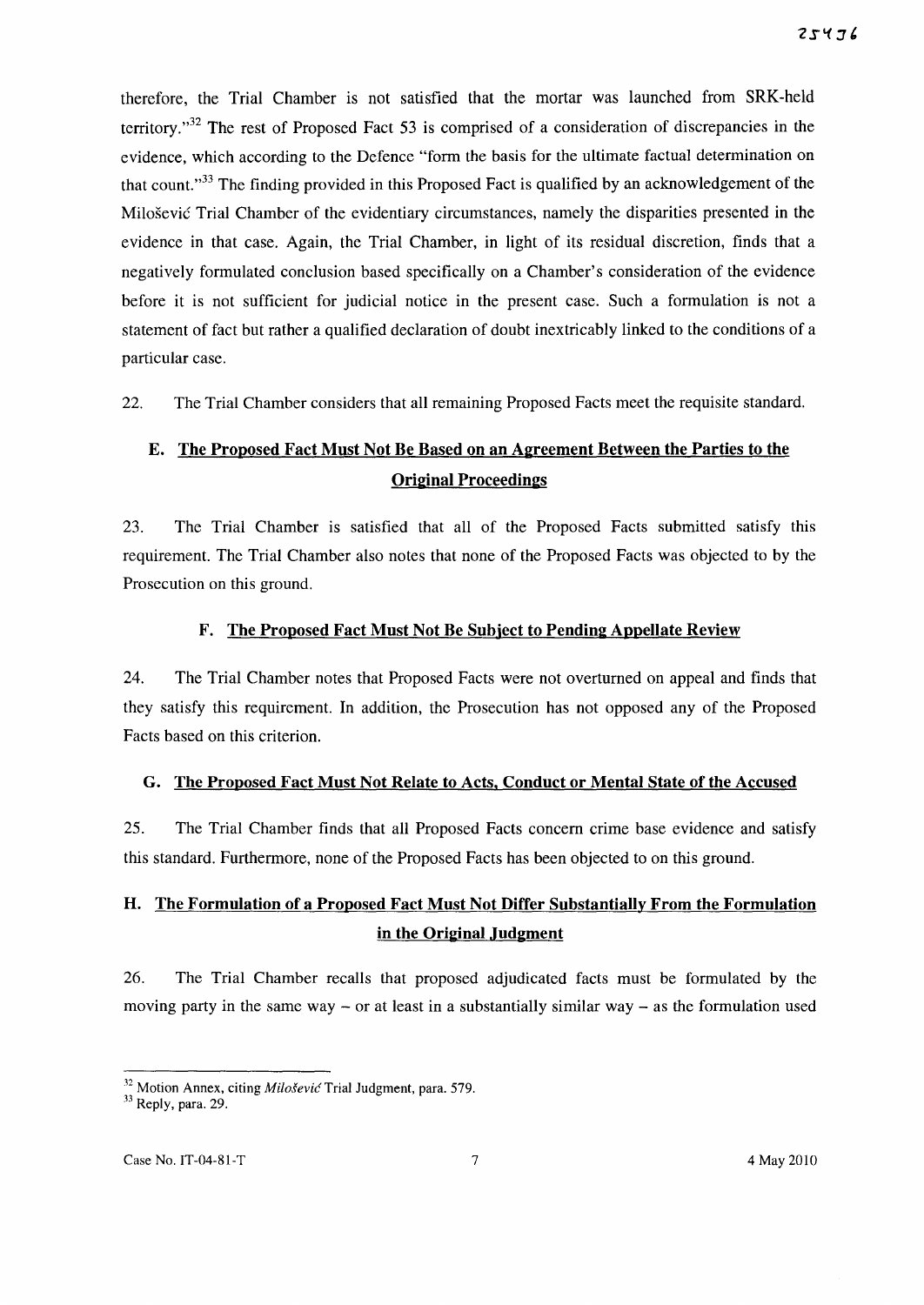in the original judgement.<sup>34</sup> A Trial Chamber must decline to take judicial notice of facts that are characterised in a misleading or otherwise inaccurate manner.<sup>35</sup>

27. The Prosecution objects to a number of the Proposed Facts as arising from a discussion of the evidence on record as opposed to being factual findings of the Chambers. 36 The Trial Chamber considers this ground for objection as having to do with whether the facts are characterised accurately and are not misleading, and as such will evaluate in this section the facts for which the Prosecution submits the aforementioned argument. The Defence counters that the Prosecution has provided no cogent reasoning or support for the basis of this objection and that the Proposed Facts all meet the criteria enumerated in the jurisprudence of the Tribunal.<sup>37</sup>

28. The Trial Chamber finds that a statement from a judgment which arises from a discussion of the evidence presented during the course of a trial is not necessarily inadmissible as an adjudicated fact. An assessment of the admissibility of a Proposed Fact must be made on a case-by-case basis, taking into account such factors as the overall context of the Proposed Fact in question as well as whether or not the ultimate findings of the Trial Chamber dispute the veracity of the evidence under discussion. The Trial Chamber notes that a statement arising from a discussion of evidence is sometimes presented in a judgment as a statement of fact. Such a statement, however, can also be invoked in a judgment to provide context for a Chamber's decision-making and can eventually be refuted by the findings of the Chamber.

### 29. Proposed Fact 11 posits:

"According to Michael Rose, the British general who commanded UNPROFOR forces in Bosnia-Herzegovina from January 1994 to January 1995, what "was certain is that the Bosnian Government forces would, from time to time, fire at the Serbs, at particular moments of political importance, in order to draw back fire on to Sarajevo so that the Bosnian government could demonstrate the continuing plight of the people in Sarajevo."<sup>38</sup>

Although this Proposed Fact is taken verbatim from the *Galić* Trial Judgment, it is removed from the context in which it was originally included, which is as part of a broader summary of evidence in which the Galic Trial Chamber juxtaposed this fact with other evidentiary statements regarding the siege of Sarajevo. Extracting the statement from its original context imbues it with a meaning and significance not originally intended. Therefore, the Trial Chamber rejects Proposed Fact 11.

<sup>&</sup>lt;sup>34</sup> Krajišnik Decision, para. 14; *Prlić et al.* Decision, para. 12.

*<sup>35</sup> Karemera et al.* Decision, para. 55; *Popovic et al.* Decision, para. 8.

 $36$  Response, paras 10(a), 10(d), 10(e), 10(g) and 10(h). This argument pertains to Proposed Facts 11, 38-44 and 46-50. Proposed Fact 40 is dealt with in a previous section. Proposed Fact 53 is opposed by the Prosecution as containing both legal findings and a discussion of evidence, and is covered in section D above.

<sup>37</sup> Reply, paras 8-12,17-18 and 19-20.

<sup>38</sup> Motion Annex, citing *Galic* Trial Judgment, para. 211.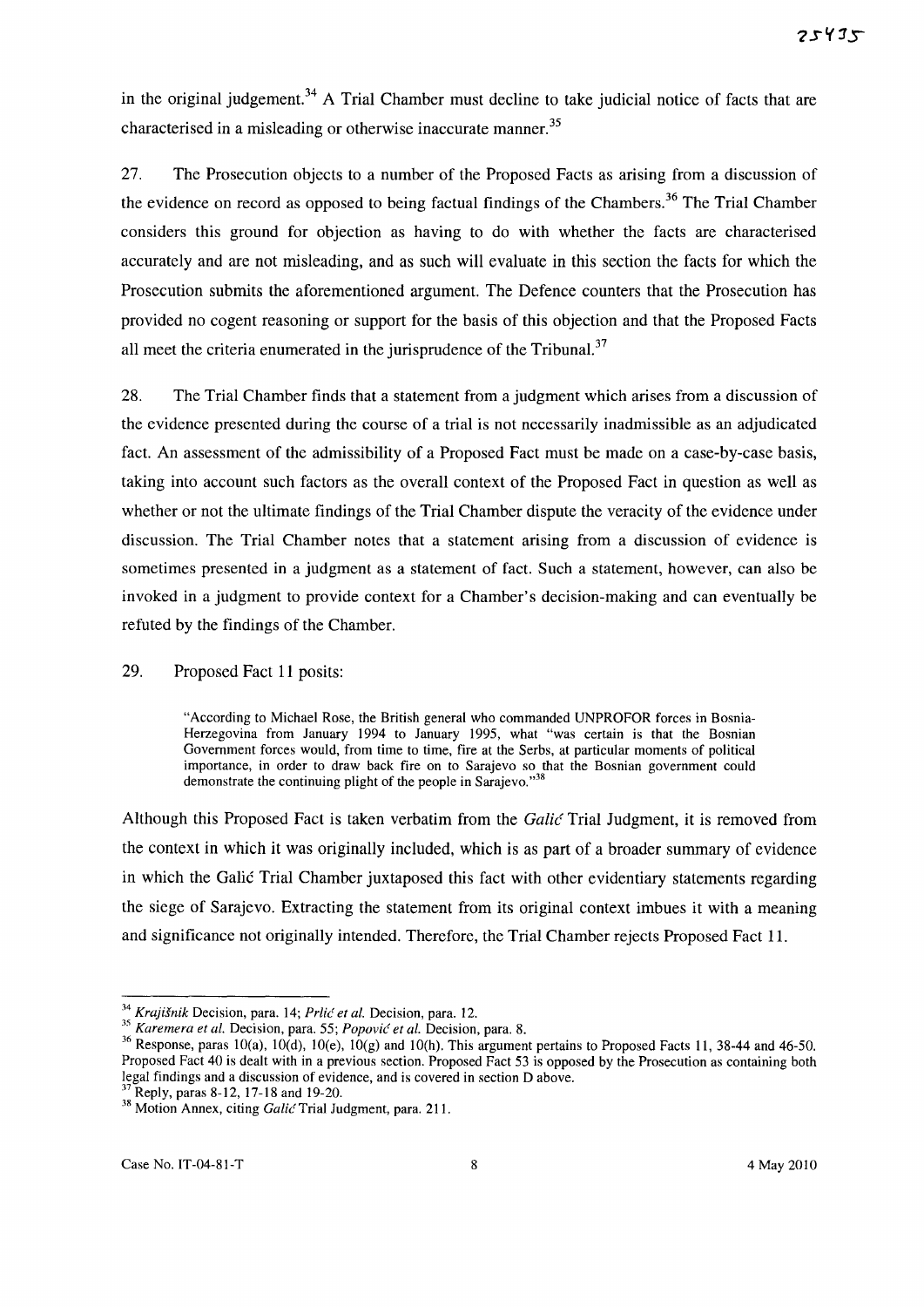30. Proposed facts 37 through 51 relate to Scheduled Incident A4 of the Indictment. The Trial Chamber is satisfied that Proposed Facts 38, 46-48 and 50 are factual statements that do not differ from the formulations in the original judgment and otherwise meet the criteria for judicial notice.

31. Proposed Facts 39 and 41 reflect differing conclusions as to the calibre of shells fired based on separate analyses. Neither of these Proposed Facts differs from the original formulation in the judgment, yet they portray discrepancies in the analysis of the calibre of the shells fired. In paragraph 473 of the Trial Judgment, the Milosevic Trial Chamber accepts that there is discrepancy in the evidence, without explicitly resolving the matter. Therefore, the Trial Chamber concludes that Proposed Facts 39 and 41 are not statements of fact attaining the threshold required for judicial notice.

32. Proposed Facts 42 and 44 both refer to separate analyses regarding the direction of fire of the shelling. Proposed Fact 42 posits: "The KDZ calculated the azimuth as 159 degrees, a southeasterly direction, that is, from Mount Trebevic 'where the enemy positions are located'."<sup>39</sup> However, the Milosevic Appeal Chamber noted that Trebevic was the location of both ABiH-held territory and SRK-held territory.<sup>40</sup> As such, the last part of Proposed Fact 42 is, on its own, misleading and subjective and should be redacted accordingly.<sup>41</sup> Proposed Fact 44 states: "The UNMO report concurred with the KDZ on the direction of fire, determining that the direction of fire was 160 degrees, which was south, south-east of the impact site."<sup>42</sup> While certainly a discussion of evidence as contended by the Prosecution, these two statements are thereafter explicitly validated in the Milošević Trial Chamber's findings.<sup>43</sup> The Trial Chamber therefore finds that these two Proposed Facts meet the requirements for judicial notice.

33. Proposed Fact 43 relates to the investigation carried out by the KDZ as referenced in Proposed Fact 42, and provides: "The investigative team did not calculate the distance from which the shell was fired or the angle of descent."<sup>44</sup> The Trial Chamber is satisfied that this is a factual statement, but due to the number of independent investigations carried out, the Trial Chamber finds that the investigative team from the statement must explicitly be identified as that from the KDZ.<sup>45</sup>

<sup>&</sup>lt;sup>39</sup> Motion Annex, citing *Milošević* Trial Judgment, para. 470.

*<sup>40</sup> Milosevic'* Appeals Judgment, para. 229.

<sup>&</sup>lt;sup>41</sup> Proposed Fact 42 should read: "The KDZ calculated the azimuth as 159 degrees, a south-easterly direction, that is, from Mount Trebevic."

*hid.* 

*<sup>43</sup> Milosevic* Trial Judgment, para. 473 ("The Trial Chamber is satisfied, on the basis of the investigations carried out by both the BiH police and the UNMOs, that the direction of fire was south-east, that is, from Mount Trebevic.").

<sup>44</sup> Motion Annex, citing *Milosevic* Trial Judgment, para. 470.

<sup>&</sup>lt;sup>45</sup> Proposed Fact 43 should therefore read: "The KDZ investigative team did not calculate the distance from which the shell was fired of the angle of dissent."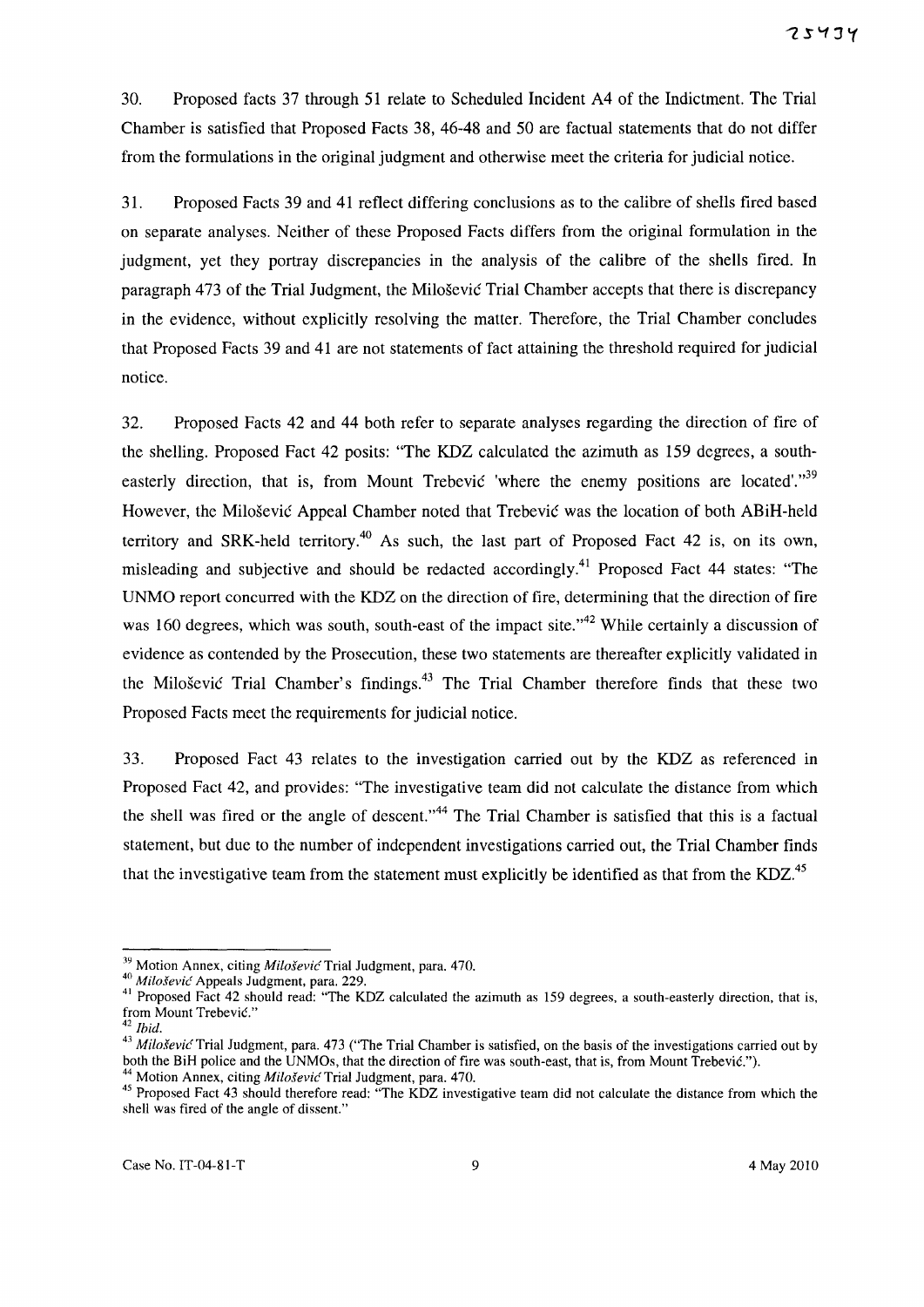34. Proposed Fact 45 reads as follows: "The alleged victims of the incident were not found at the scene of the shelling, even though the BiH police arrived within 15 minutes of the shelling.<sup> $,46$ </sup> The Trial Chamber notes that the first part of the sentence as found in the judgment, which identifies the statement as having been submitted by the Milosevic Defence in its final brief, has been removed from the formulation of the Proposed Fact. Furthermore, in the findings section, the Milosevic Trial Chamber expressly addressed the Milosevic Defence submission, recalling that "evidence was presented in respect of this incident, as well as others, that after a shelling the wounded and bodies of the dead were removed from the scene as quickly as possible. $147$  As such, the Defence formulation of this Proposed Fact leaves out relevant contextual information and the Proposed Fact is therefore categorized in a misleading and inaccurate manner. The Trial Chamber finds that Proposed Fact 45 fails to meet the requirements for judicial notice.

35. The Trial Chamber finds that Proposed Facts 11,39,41 and 45 fail to meet this requirement and therefore declines to take judicial notice of these Proposed Facts. The Trial Chamber considers that all remaining Proposed Facts fulfil the applicable standard.

# **IV. DISPOSITION**

36. On the basis of the reasoning set forth above and pursuant to Rules 54, 94(B) and 126 *his,*  the Trial Chamber hereby

**GRANTS** leave to file a Reply;

**GRANTS** the Motion in part and takes judicial notice of the following Proposed Facts:

- a) 1-9,12-19,37-38,44,46-48 and 52
- b) 10, 20, 40, 42 and 43 subject to the changes indicated in the present decision;

**DISMISSES** the remainder of the Motion.

Done in English and French, the English version being authoritative.

<sup>&</sup>lt;sup>46</sup> Motion Annex, citing Milošević Trial Judgment, para. 471.

<sup>&</sup>lt;sup>47</sup> Milošević Trial Judgment, para. 474.